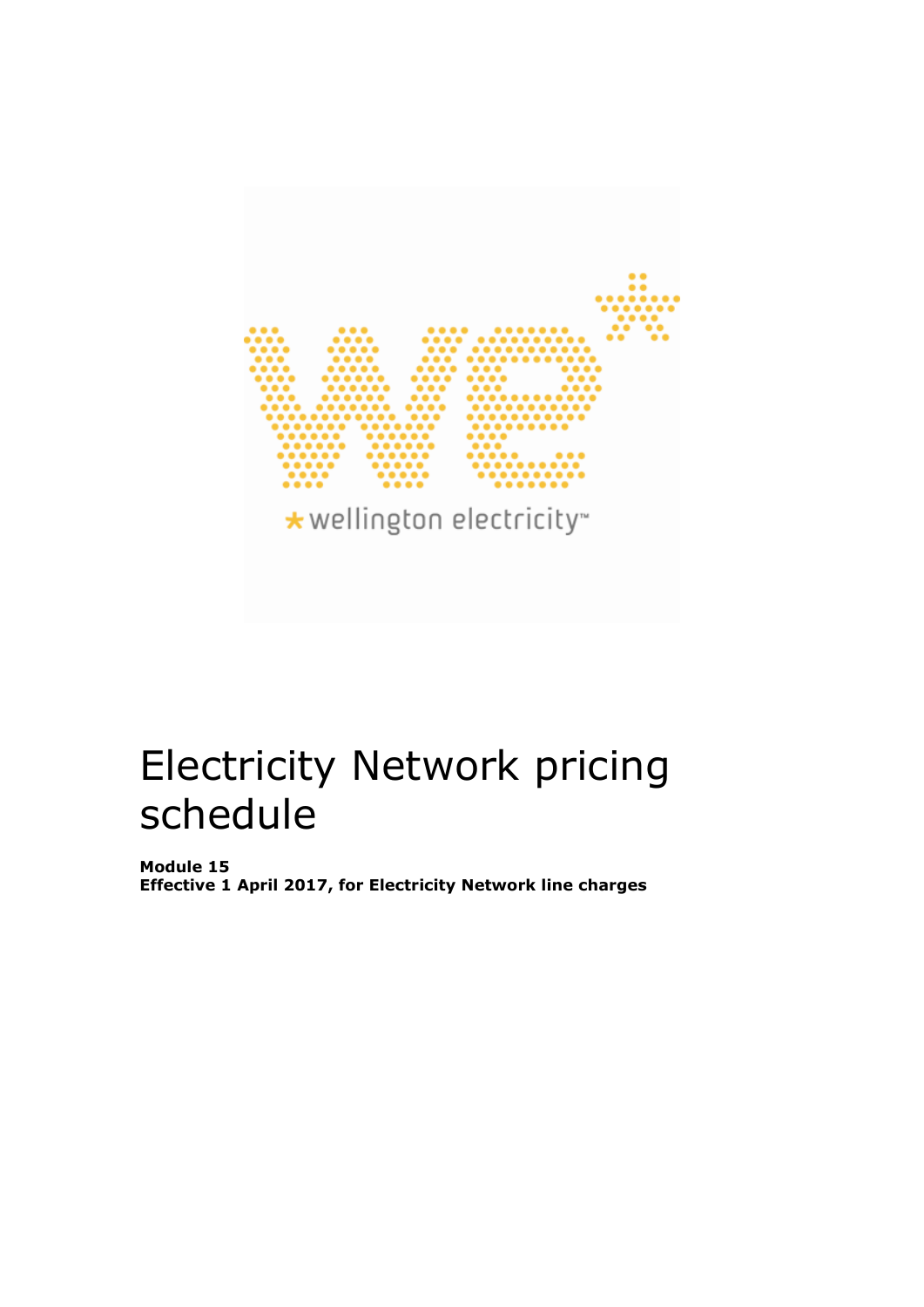

# **Contents**

| 1.    | <b>ELECTRICITY NETWORK LINE CHARGE PRICING 3</b>               |
|-------|----------------------------------------------------------------|
| 1.1   |                                                                |
| 1.1.1 |                                                                |
| 1.1.2 |                                                                |
| 1.1.3 |                                                                |
| 1.1.4 |                                                                |
| 1.1.5 |                                                                |
| 1.1.6 |                                                                |
| 1.1.7 |                                                                |
| 1.1.8 |                                                                |
| 1.1.9 |                                                                |
|       |                                                                |
| 2.    |                                                                |
| 2.1   |                                                                |
|       |                                                                |
| 3.    | <b>GENERAL LOW VOLTAGE AND GENERAL TRANSFORMER CONNECTIONS</b> |
|       |                                                                |
| 3.1   |                                                                |
| 3.2   |                                                                |
| 3.3   |                                                                |
| 3.4   |                                                                |
| 3.5   |                                                                |
| 3.6   |                                                                |
| 4.    |                                                                |
| 4.1   |                                                                |
| 4.1.1 |                                                                |
| 4.1.2 |                                                                |
|       |                                                                |
| 5.    | SMALL SCALE DISTRIBUTED GENERATION (SSDG) CHARGES11            |
| 6.    |                                                                |
| 6.1   |                                                                |
| 6.2   |                                                                |
| 6.2.1 |                                                                |
| 6.2.2 |                                                                |
| 6.3   |                                                                |
| 6.3.1 |                                                                |
| 6.3.2 |                                                                |
| 6.3.3 |                                                                |
| 6.4   |                                                                |
|       |                                                                |
|       |                                                                |
|       |                                                                |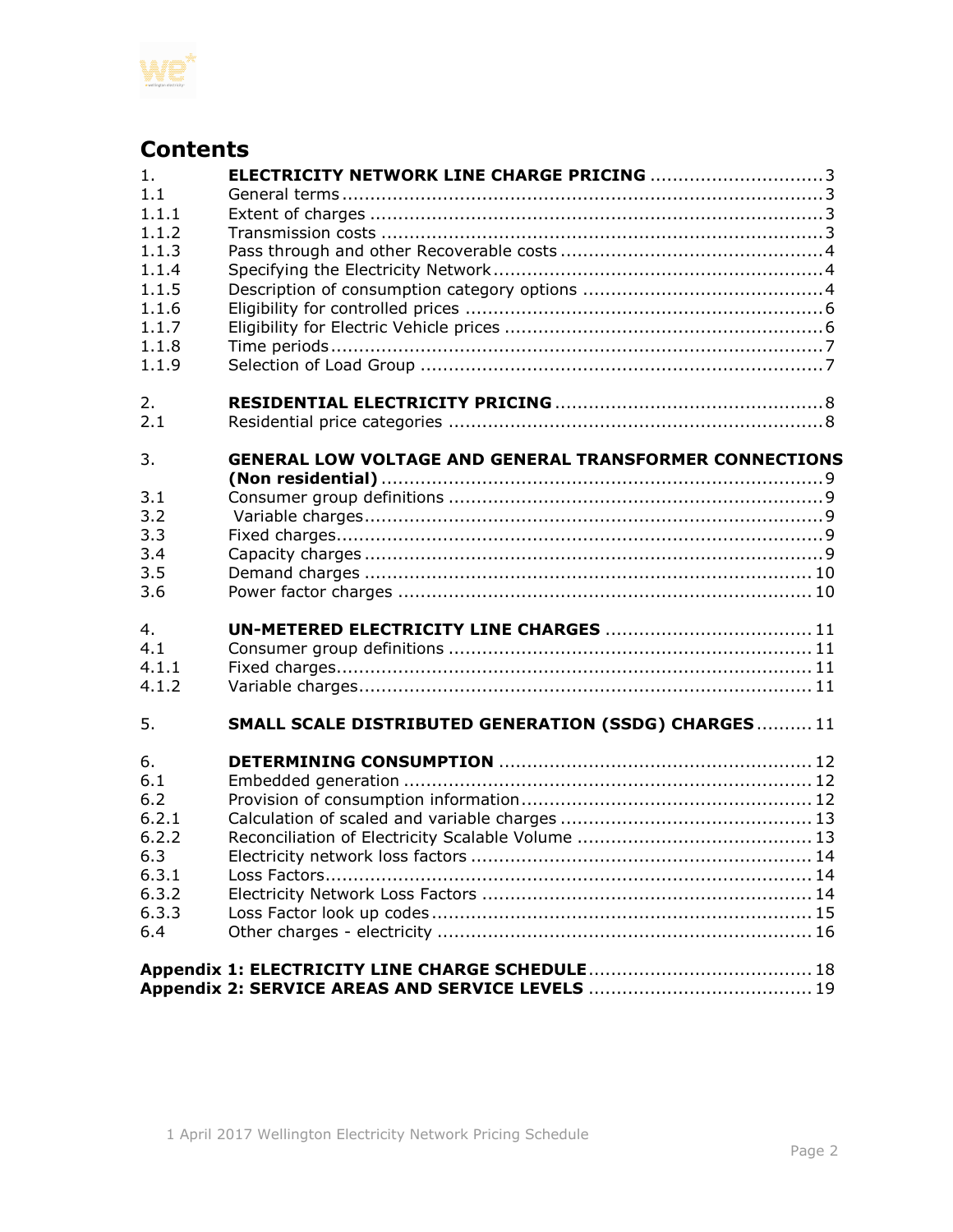

# <span id="page-2-0"></span>**1. ELECTRICITY NETWORK LINES CHARGE PRICING**

Wellington Electricity's (WELL) standard Network Lines Charges are designed to recover the cost of the infrastructure and services employed to enable delivery of retailer's electricity over WELL's electricity network to consumer's homes and businesses to a standard and quality set by regulation.

The network lines charges applicable to the WELL network are included in Appendix 1. These prices are based on the Default Price-Quality Path Determination 2015 (DPP) administered by the Commerce Commission.

#### <span id="page-2-1"></span>**1.1 General terms**

- (a) For full details of the conditions of connection to and use of WELL's network, please refer to the "Use of Network Agreement".
- <span id="page-2-2"></span>(b) Times stated in this module are New Zealand Daylight Time unless otherwise specified.

#### **1.1.1 Extent of charges**

All charges exclude:

- (a) The provision of Metering Equipment or Load Management equipment which is located at the Point of Connection to the Electricity Network;
- (b) The cost of the End-Consumer Fittings; and
- (c) Goods and Services Tax (GST).

#### <span id="page-2-3"></span>**1.1.2 Transmission costs**

Transpower, the National Grid owner/operator, charges its costs for its high voltage transmission system to distribution companies like WELL.

- (a) All charges exclude loss constraint excess payments (loss rental rebates) and ancillary service charges. WELL will distribute (or invoice as the case may be) these amounts to Retailers. The amounts will be distributed or charged to Retailers in proportion to their share of the kWh volumes reconciled each month across the Network. WELL will charge a monthly administration fee for this function. The administration fee will be allocated to Retailers in proportion to their share of the kWh volumes reconciled each month across the Network.
- (b) Transmission costs are passed onto End-Consumers through WELL's Network Lines Charges.

Transmission costs also come in the form of Avoided Cost of Transmission (ACOT) payments which WELL makes to distributed generators with an injection capacity of 200kVA or greater on WELL's network, in circumstances where payments to Transpower have been avoided or reduced. WELL passes these charges on to consumers at cost.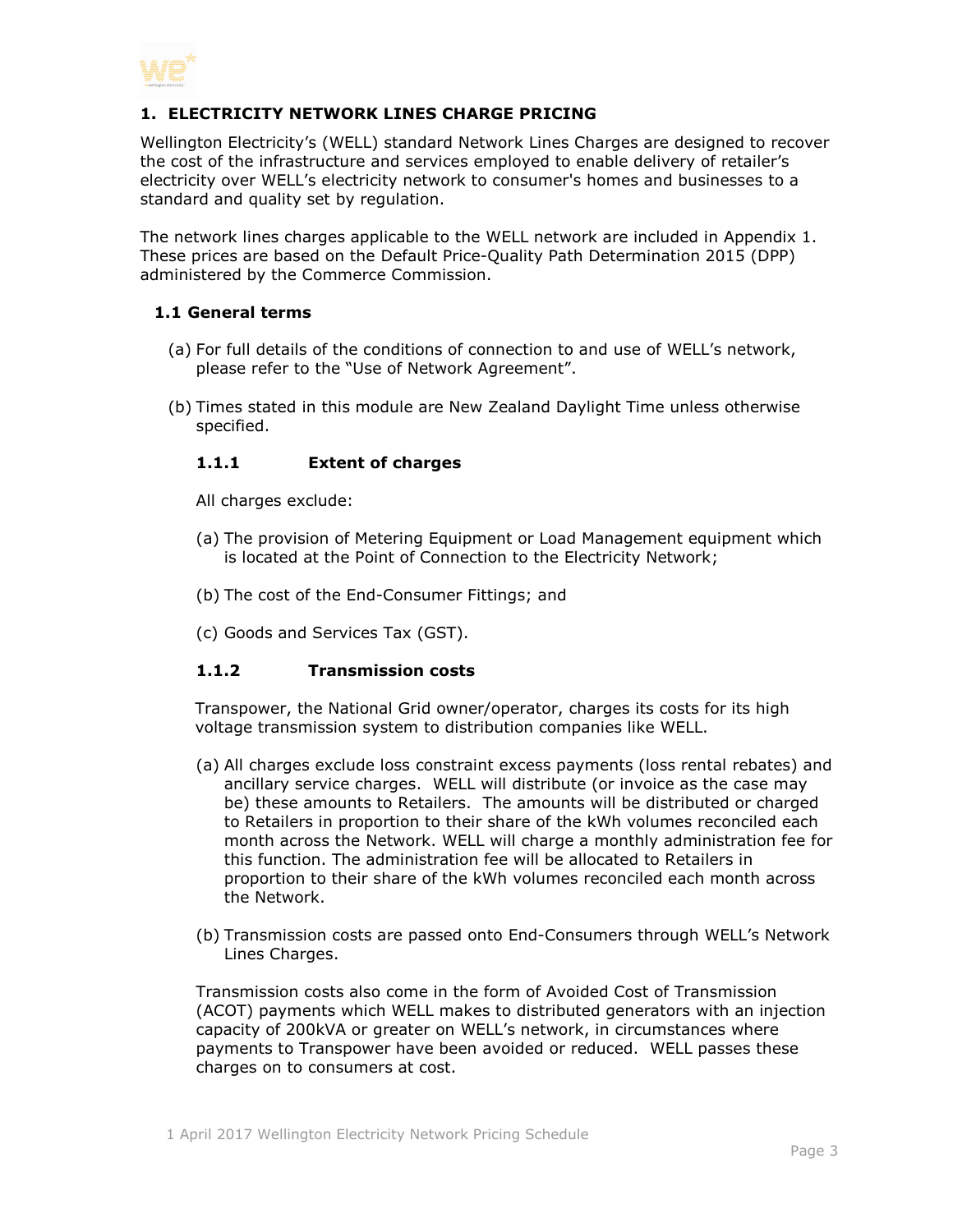<span id="page-3-0"></span>

# **1.1.3 Pass through and other Recoverable costs**

These costs are made up of council rates, regulatory levies and other recoverable costs:

#### **1.1.3.1 Council rates**

Local Council rates levied on Wellington Electricity are included in our prices to End-Consumers and are passed through at cost.

#### **1.1.3.2 Regulatory Levies**

Levies from the Commerce Commission, Electricity Authority and Utilities Disputes Ltd (previously called Electricity and Gas Complaints Commission) are included in our prices to End-Consumers and are passed through at cost.

#### **1.1.3.3 Other Recoverable costs**

Other recoverable costs include items such as wash-ups and incentives which are allowed to be recovered through prices under the DPP.

# <span id="page-3-1"></span>**1.1.4 Specifying the Electricity Distribution Network**

The location of the Electricity Distribution Network that End-Consumers are supplied from is determined by the relevant Transmission Grid Exit Point (GXP) which connects to the section of the distribution network.

"Grid Exit Point" means the point on the electricity transmission system at which the distribution network is connected.

The GXPs are shown in the table below:

| <b>Wellington</b>          | <b>GXP</b>          |
|----------------------------|---------------------|
| <b>Electricity Network</b> | <b>Location</b>     |
|                            | Haywards            |
|                            | Melling             |
|                            | Gracefield          |
|                            | <b>Upper Hutt</b>   |
|                            | Takapu Rd           |
|                            | Pauatahanui         |
|                            | Wilton              |
|                            | <b>Central Park</b> |
|                            | Kaiwharawhara       |

# <span id="page-3-2"></span>**1.1.5 Description of consumption category options**

Various pricing options are available for different meter configurations within Load Groups. The following options are used within the pricing schedules (not all options are available in all Load Groups);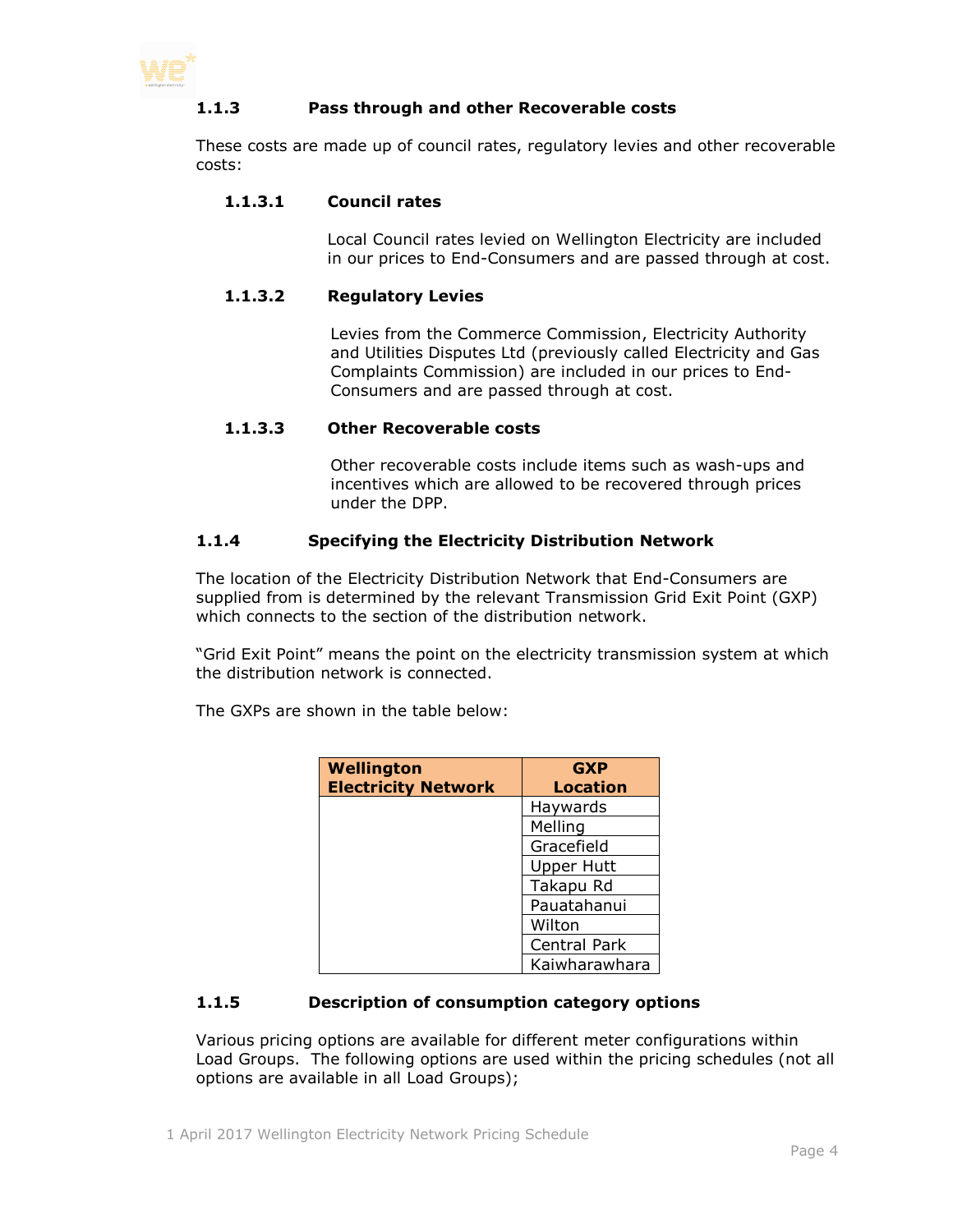

| <b>Consumption</b><br>category | <b>Consumption</b><br>code | <b>Details</b>                                                                                                                                                                                                                                                                                                                                                                                                                                                                           |
|--------------------------------|----------------------------|------------------------------------------------------------------------------------------------------------------------------------------------------------------------------------------------------------------------------------------------------------------------------------------------------------------------------------------------------------------------------------------------------------------------------------------------------------------------------------------|
| 24 hr<br>uncontrolled          | 24UC                       | An uncontrolled supply is a metered supply that provides<br>uninterrupted energy.                                                                                                                                                                                                                                                                                                                                                                                                        |
| All inclusive<br>controlled    | <b>AICO</b>                | This is a metered supply that allows WELL to control energy<br>to permanently wired appliances, such as hot water<br>cylinders, as well as providing an uninterrupted supply to all<br>other electrical appliances. The control of associated<br>appliances can occur at any time for a maximum of five<br>hours in any 24 hour period. Refer to section 1.1.6 for<br>eligibility for controlled charges.                                                                                |
| Controlled                     | <b>CTRL</b>                | This is a separately metered supply that allows WELL to<br>control energy to permanently wired appliances, such as hot<br>water cylinders. All load on this meter supply can be<br>controlled by WELL. The supply can be controlled at any<br>time for a maximum of five hours in any 24 hour period. This<br>supply is only available to load permanently wired to a<br>separate meter. Refer to section 1.1.6 for eligibility for<br>controlled charges.                               |
|                                |                            | Where a household has a controlled supply, they would also<br>have an uncontrolled supply for the household load that is<br>not separately metered through the controlled circuit. This<br>uncontrolled supply should be reported to WELL using the<br>'24UC' consumption code.                                                                                                                                                                                                          |
| Night boost                    | <b>NITE</b>                | This is a separately metered supply to permanently wired<br>appliances, such as night store heaters, which are switched<br>on and off at specific times. This controlled option will be<br>switched on during the night period (11pm to 7am) and for a<br>minimum "boost period" during the day of two hours<br>generally between 1pm and 3pm. This supply is only<br>available to load permanently wired to a separate meter.<br>Refer to 1.1.6 for eligibility for controlled charges. |
| Electric<br>vehicle night      | <b>EVNITE</b>              | This option is only available for owners of private electric<br>vehicles with a battery size of 12kWh and above. This option<br>is for the total household supply (controlled and<br>uncontrolled) between the hours 9pm and 7am. Outside of<br>these hours the 24UC, AICO or CTRL consumption codes<br>apply as appropriate. Refer to section 1.1.7 for further<br>information on eligibility.                                                                                          |
| Electric<br>vehicle<br>demand  | <b>EVDMND</b>              | Demand (kW) measured during weekdays between 5.00pm<br>and 9.00pm. Demand is measured on total household supply<br>(controlled and uncontrolled - including electric vehicles).<br>Refer to 1.1.7 for eligibility and how to measure the demand.                                                                                                                                                                                                                                         |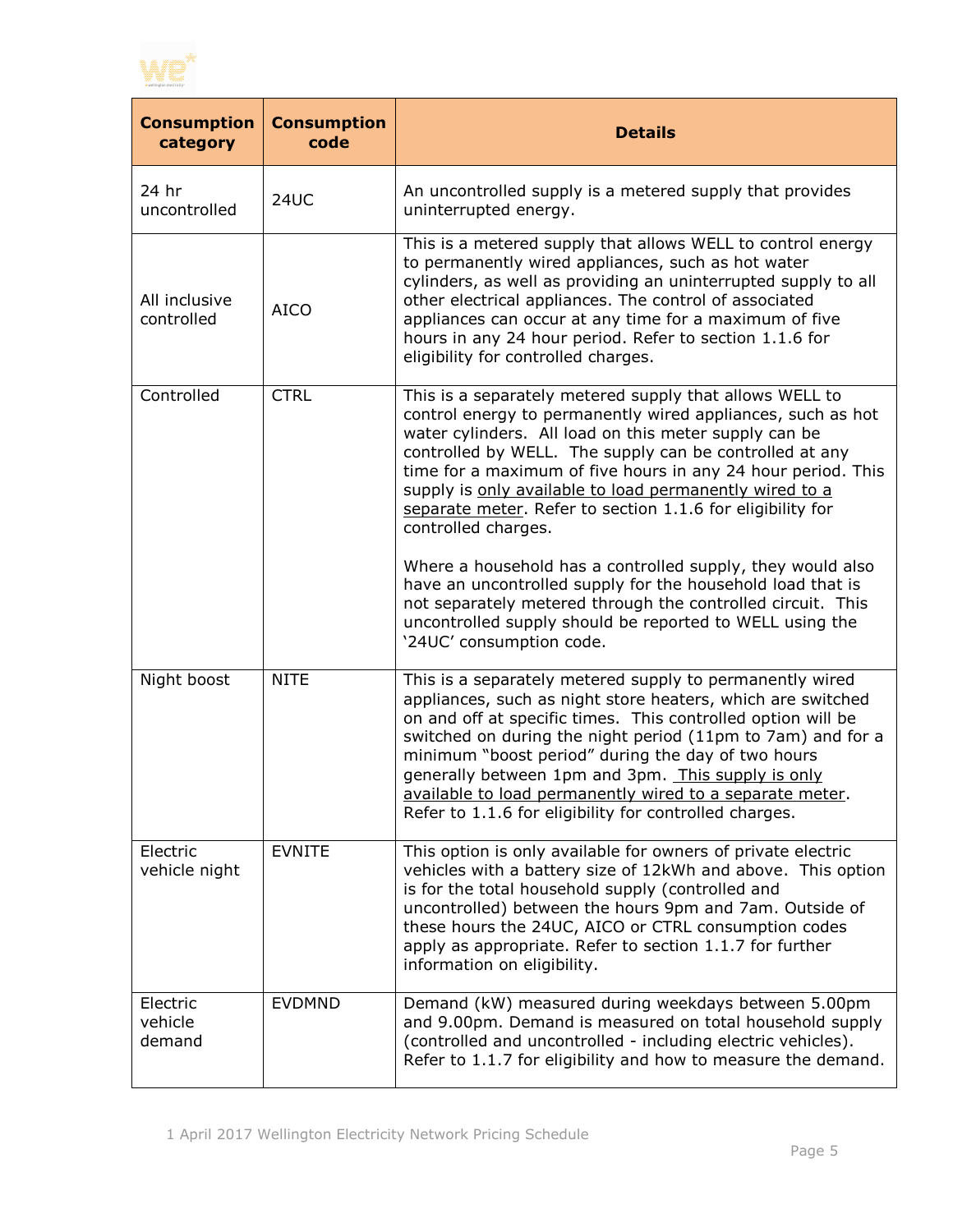<span id="page-5-0"></span>

# **1.1.6 Eligibility for controlled prices**

Eligibility for either the 'AICO' or 'CTRL' charge is conditional on a hot water cylinder with a capacity in excess of 50 litres being permanently wired into WELL's load management system. The hot water cylinder may be substituted with appliances of a similar rating and load profile such as air conditioning units, swimming or spa pool heaters, electric kilns or storage heating at WELL's discretion.

Eligibility for the 'NITE' charge is conditional on a night store heater being permanently wired into a load control relay operated by WELL's load management system. The night store heater may be substituted with similar appliances at WELL's discretion, noting that the supply of electricity for this night boost supply is only available between 11pm and 7am, plus a minimum "boost period" of two hours generally between 1pm and 3pm.

# <span id="page-5-1"></span>**1.1.7 Eligibility for Electric Vehicle prices**

Only private owners of Electric Vehicles (EV) with a battery size of 12kWh and above who also have a smart meter are eligible for EV price options (EVNITE and EVDMND). These options must be used together, i.e. if a customer is utilising the EVNITE option then WELL would require the EVDMND information. Only private PHEV and private registered electric vehicles qualify for this option. Scooters or bikes do not qualify.

The discounted EVNITE price allows consumers to take advantage of charging their electric vehicles between 9pm and 7am. The rest of the consumer's household load will also benefit from the discounted EVNITE rate on the basis that charging behaviour occurs outside of the 5pm to 9pm network peak congestion period.

The EVDMND price is a new price signal introduced from 1 April 2017 initially at \$0.00/kW/month. This demand price signal applies during the network congestion period of 5pm to 9pm. This price signal is expected to be cost reflective for EV owners in subsequent years. The purpose of this demand charge is to incentivise EV owners, through price signals, to charge their vehicles outside of the network evening congestion period. We believe that introducing this demand charge will help reduce the need for additional investment in upgrading the network for EV charging and also avoid network outages where no price signal is present during the congestion period. By avoiding increased investment for network peak demand, customers will also avoid increased prices.

EVDMND information should be calculated and supplied to WELL using the following methodology:

 Calculate the average half hour maximum demand for each weekday during the evening demand period by summing half hour demands between 5.00pm and 9.00pm and dividing by 8.

If instantaneous demand data is not available, we will accept the use of kWh data to derive a proxy demand figure for each day. That figure can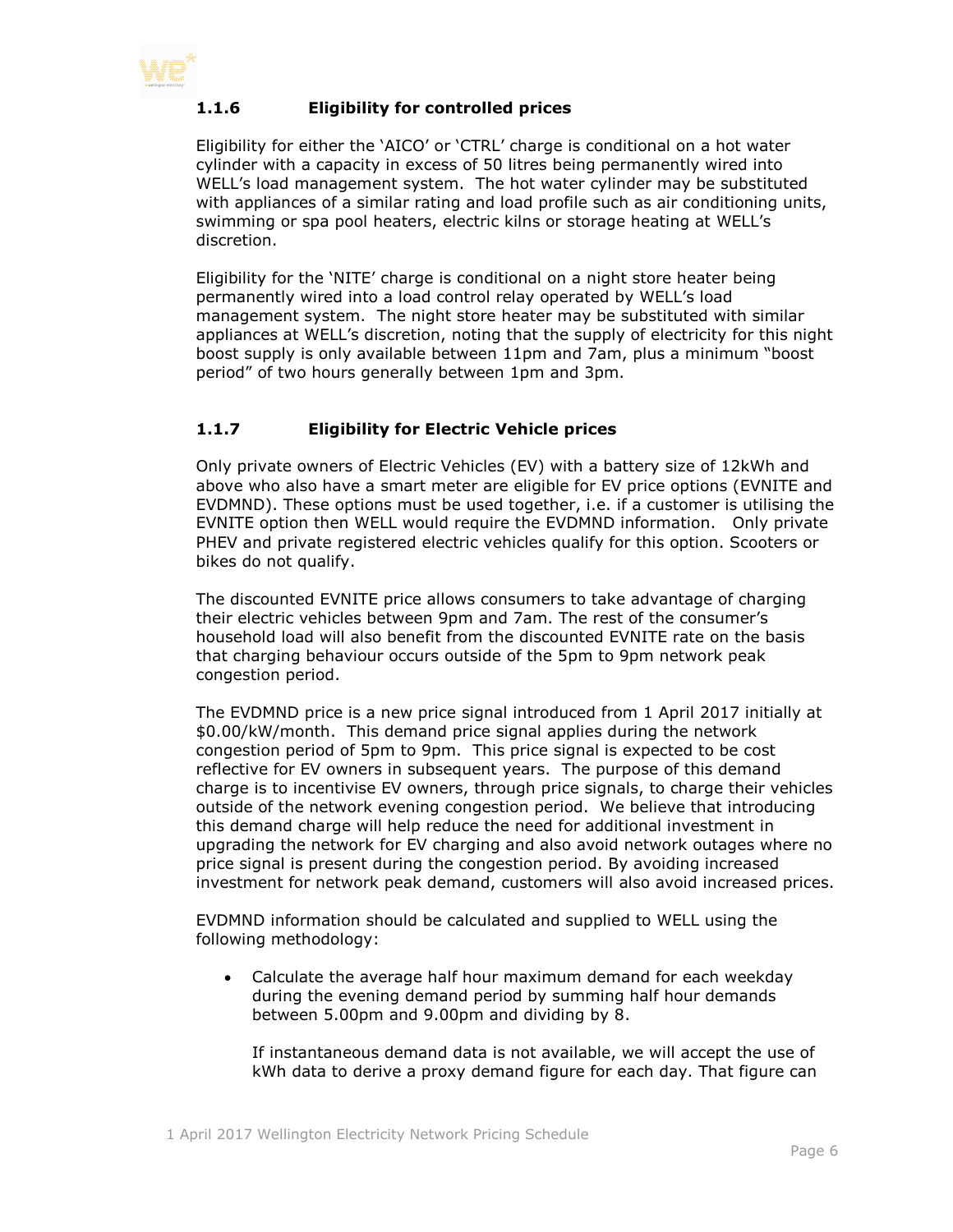

be calculated by summing the half-hourly kWh data for the 5.00pm to 9.00pm evening demand period and dividing by 4;

- Rank the daily average demand figures;
- Calculate the average of the 4 highest days

Consumers who would like to take advantage of this price plan will need to contact their Retailer and provide proof of private EV ownership and associated address for supply. The EV price option is limited to residential consumers.

#### <span id="page-6-0"></span>**1.1.8 Time periods**

The time periods used in the pricing schedules are defined in the following table.

| <b>Period</b>                     | <b>Measurement period</b> |  |
|-----------------------------------|---------------------------|--|
| Night only                        | 11:00pm-7:00am            |  |
| Electric vehicle night            | 9:00pm-7:00am             |  |
| Electric vehicle demand (Weekdays | 5:00pm-9:00pm             |  |
| including public holidays)        |                           |  |
| On-peak demand (Weekdays          | 7:30am-9:30am             |  |
| including public holidays)        | 5:30pm-7:30pm             |  |
|                                   |                           |  |

#### <span id="page-6-1"></span>**1.1.9 Selection of Load Group**

- (a) The Load Group for Residential End-Consumers may be requested by the Retailer in accordance with the requirements of this pricing module for the various consumption options. The consumption options are explained further in section 2.
- (b) The Load Group for all other Points of Connection will be set by WELL based on the criteria set out in this pricing module.
- (c) Where an End-Consumer requests a new, or an upgrade to, their Point Of Connection that requires or brings forward capital expenditure, Wellington Electricity may apply non-standard charges other than those outlined in Appendix 1. Refer to Wellington Electricity's Customer Contributions Policy at <http://www.welectricity.co.nz/disclosures/customer-contributions/> for this pricing information.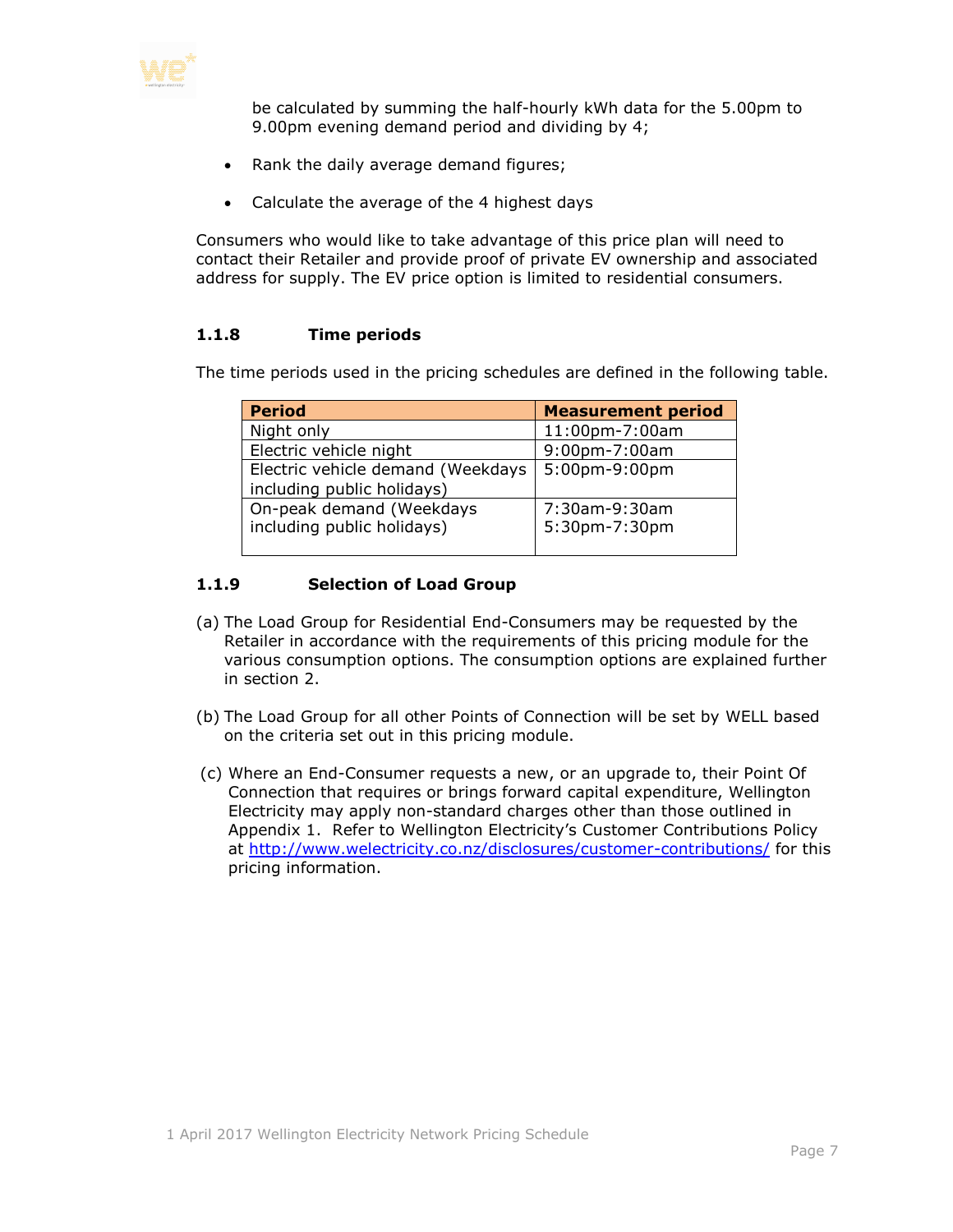

#### <span id="page-7-0"></span>**2. RESIDENTIAL ELECTRICITY PRICING**

This section applies to all Residential End-Consumers in a private dwelling not normally used for any business activity.

#### <span id="page-7-1"></span>**2.1 Residential price categories**

There are two residential price category options, being "Low User" and "Standard User".

A Low User is a residential consumer who consumes 8,000 kWh or less per year at their primary place of residence and who is on a low user residential retailer price option. A Standard User is a residential consumer who consumes more than 8,000 kWh per year and who is on a standard user residential retailer price option.

If WELL believes that the Low User Price Category has been incorrectly allocated to an End-Consumer's ICP (that is, the End-Consumer does not meet the criteria for the Low User Price Category) it may reassign the End-Consumer to the Standard User category and retrospectively apply billing adjustments. The same applies in the case of End-Consumers on the Standard User price category reassigned to the Low User Price Category.

Consumption submitted on a consumption code that is not appropriate for the Consumer group will be charged at a default rate equivalent to the highest variable charge applicable for that Consumer group.

<span id="page-7-2"></span>Different fixed and variable charges apply to each residential price category. Electricity (Low Fixed Charge Tariff Option for Domestic Consumers) Regulation 2004 mandates a low fixed daily charge of 15 cents per day for Low Users. Standard Users however have a higher fixed daily charge of \$1.10 per day and lower variable charges.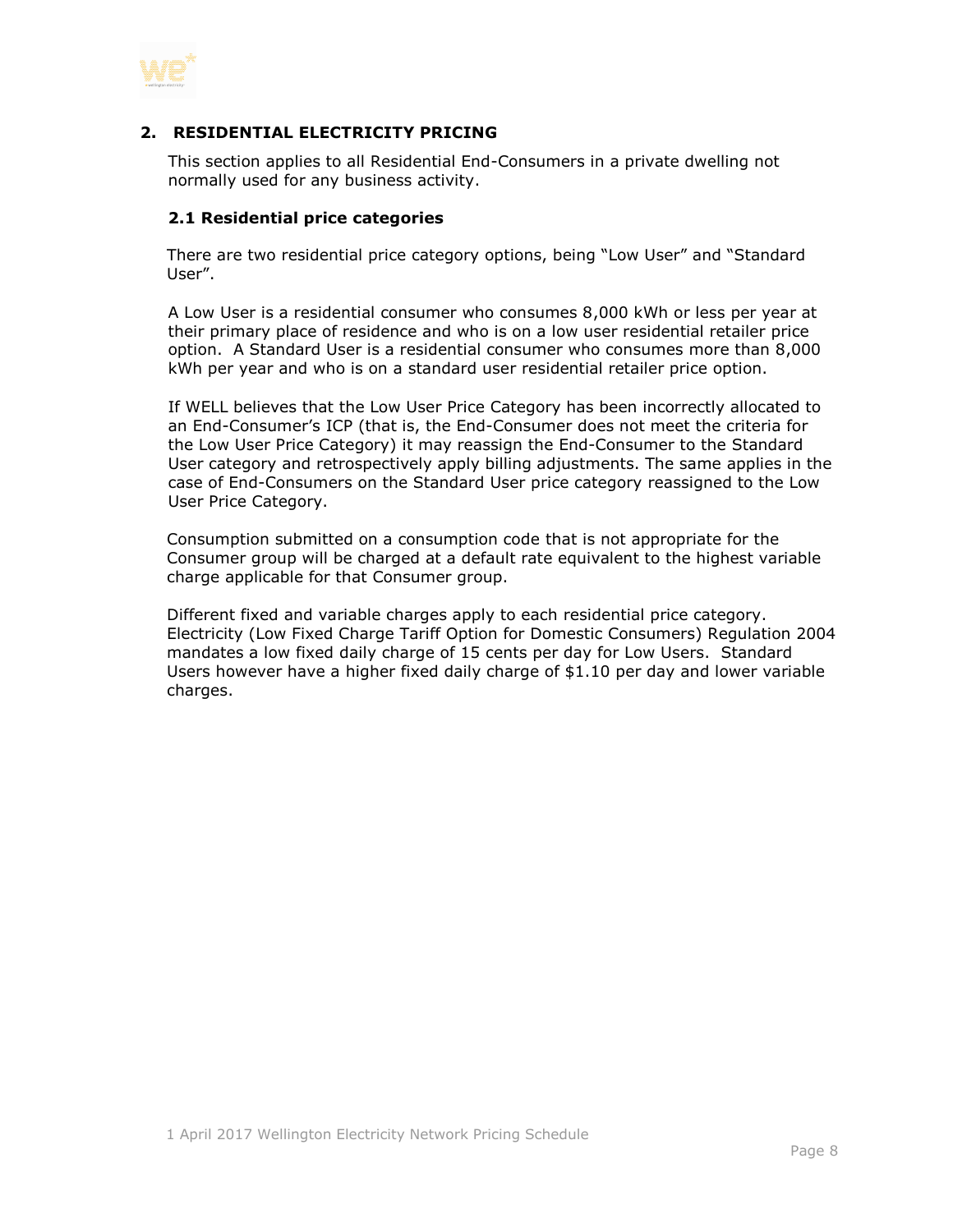

#### <span id="page-8-0"></span>**3. GENERAL LOW VOLTAGE AND GENERAL TRANSFORMER CONNECTIONS (NON RESIDENTIAL)**

#### **3.1 Consumer group definitions**

Non-residential pricing is divided into two types of connections, low voltage connections and transformer connections.

- (a) A **low voltage connection** is where a consumer receives supply from WELL's low voltage network via a transformer shared with other consumers.
- (b) A **transformer connection** is where the consumer receives a supply from transformers owned by WELL that are dedicated to supply a single consumer.

The structure of the charges for Non-residential Consumers with a **low voltage connection** is shown below;

| <b>Capacity</b>             | <b>Code</b>   |
|-----------------------------|---------------|
| $\overline{\le}$ = 15kVA    | GLV15         |
| >15kVA and <= 69kVA         | GLV69         |
| >69kVA and <= 138kVA        | <b>GLV138</b> |
| $>138$ kVA and $<=300$ kVA  | GLV300        |
| $>$ 300kVA and $<=$ 1500kVA | GLV1500       |

Capacity is determined by maximum demand or fuse size.

The structure of the charges for Non-residential Consumers with a **transformer connection** is shown below;

| <b>Capacity</b>              | <b>Code</b> |
|------------------------------|-------------|
| $\epsilon = 15$ kVA          | GTX15       |
| $>15kVA$ and $<=69kVA$       | GTX69       |
| $>69$ kVA and $<=138$ kVA    | GTX138      |
| $>138$ kVA and $<=300$ kVA   | GTX300      |
| $>$ 300kVA and $<$ = 1500kVA | GTX1500     |
| >1500kVA                     | GTX1501     |

Capacity is determined by the dedicated transformer size.

#### <span id="page-8-1"></span>**3.2 Variable charges**

For all connections 24 hr uncontrolled (24UC) variable charges apply.

#### <span id="page-8-2"></span>**3.3 Fixed charges**

Different fixed charges apply to each Consumer group.

#### <span id="page-8-3"></span>**3.4 Capacity charges**

(a) Different capacity charges apply to each consumer group where these charges are applicable.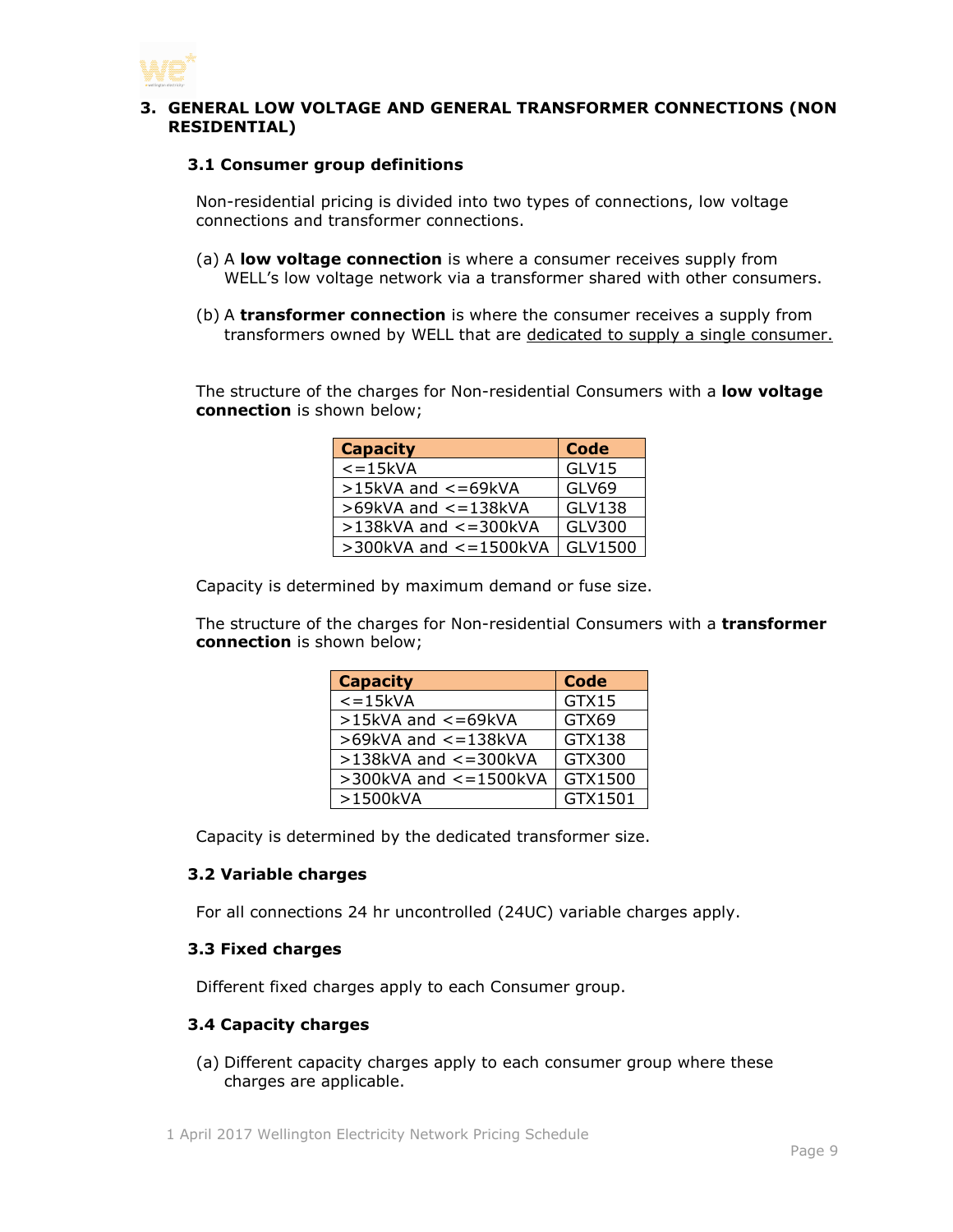

- (b) The capacity charge is based on the capacity dedicated by Wellington Electricity to supplying the consumer's premises. Where the available capacity exceeds the requirement of the consumer, Wellington Electricity may reduce the capacity rating to an assessed rating, and may install a fuse or current limiting device limiting the available capacity to the assessed rating.
- (c) Wellington Electricity may reduce the available capacity of the dedicated transformers to the size of the assessed rating, on giving one month's notice in writing of its intentions to the retailer.

#### <span id="page-9-0"></span>**3.5 Demand charges**

Demand charges apply as follows:

- (a) General low voltage connection and general transformer connection consumers with a capacity less than or equal to 300kVA do not currently have a demand charge.
- (b) For general low voltage connection and general transformer connection consumers with a capacity greater than 300kVA but less than or equal to 1500kVA, demand (DAMD) is defined as the maximum demand during the month, where the kVA demand is twice the maximum kVAh half hourly reading during the month to which the charges apply.
- (c) For general transformer connection consumers with a capacity greater than 1500kVA, demand (DOPC) is defined as the maximum demand during onpeak periods, where the kW demand is twice the maximum kWh half hourly reading within the on-peak periods. The on-peak periods are defined as 7:30am to 9:30am and 5:30pm to 7:30pm on weekdays (including public holidays).

Note that a demand charge also applies to residential customers who utilise EV price options. Refer to section 1.1.7

#### <span id="page-9-1"></span>**3.6 Power factor charges**

All charges assume a power factor of not less than 0.95 lagging. A reactive charge for poor power factor is applicable separately. A power factor charge (per Appendix 1) will be applied where the consumer's power factor is less than 0.95 lagging.

- (a) The kVAr amount represents twice the largest difference between the kVArh amount recorded in any one half hour period and one third (correct to two decimal places) of the kWh demand recorded in the same half hour period. The charge is applicable only during weekdays, between 7am and 8pm.
- (b) The power factor charge will only be applicable for consumers with TOU metering whose charges do not incorporate a component that is based on kVA demand.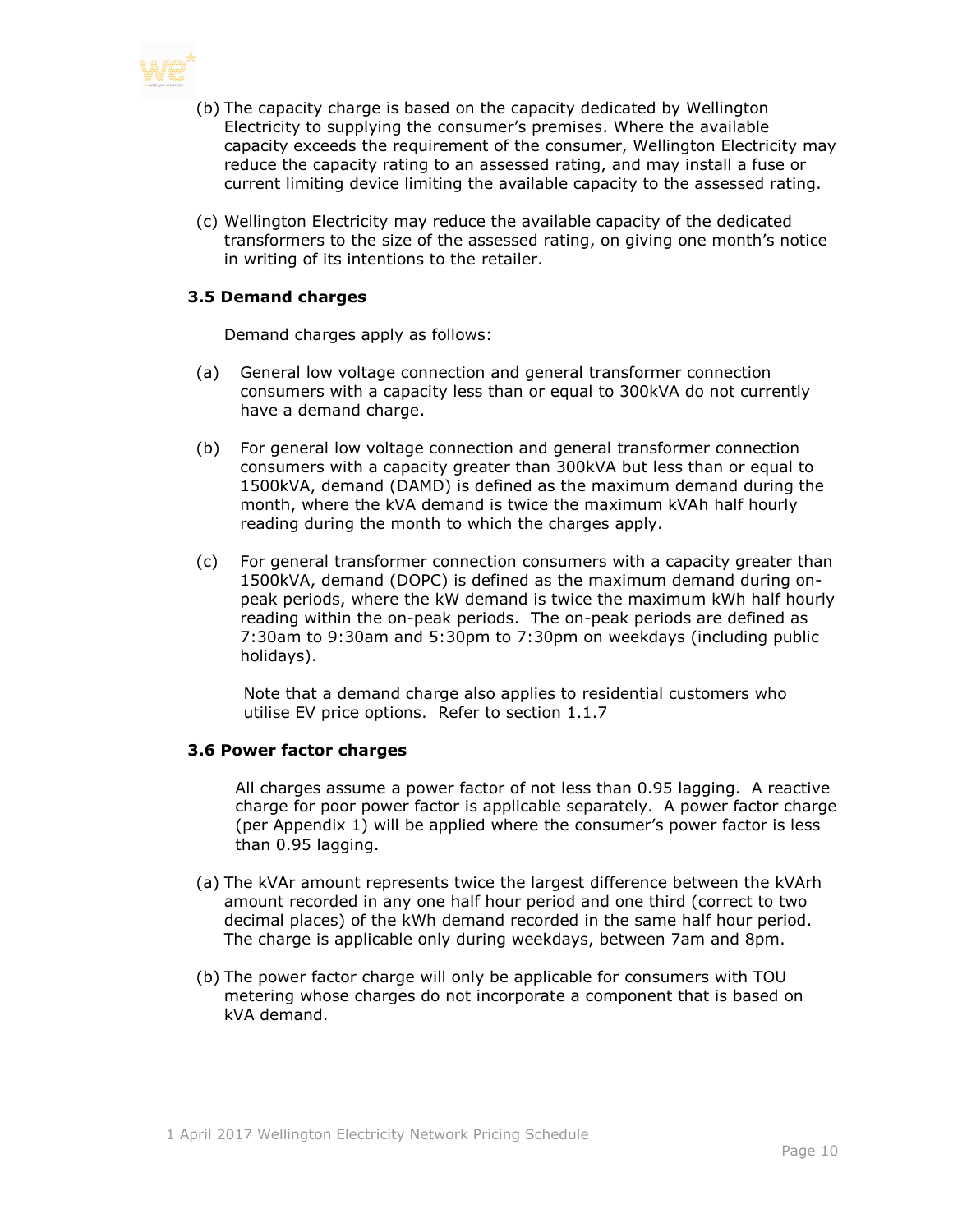

# <span id="page-10-0"></span>**4. UN-METERED ELECTRICITY LINE CHARGES**

This section applies to un-metered connection less than 1kVA, however connections greater than 1kVA may be classified under un-metered at WELL's discretion. WELL has a fixed charge for streetlights with no charge for energy usage, however WELL still requires the energy usage data for energy reconciliation purposes. Nonstreetlighting connections have both a fixed and a variable charge.

#### <span id="page-10-1"></span>**4.1 Consumer group definitions**

The structure of the charges for un-metered Consumers is shown below:

| <b>Type</b>        | <b>Wellington</b> |
|--------------------|-------------------|
| Non-streetlighting | G001              |
| Streetlighting     | G002              |

<span id="page-10-2"></span>The non-streetlighting consumer group is applicable to un-metered connections less than 1kVA other than street lighting. The street lighting consumer group is applicable to un-metered connections less than 1kVA that are for streetlighting.

#### **4.1.1 Fixed charges**

Fixed charges for streetlight and non-streetlight un-metered Consumers will be charged on a fitting per day basis.

#### <span id="page-10-3"></span>**4.1.2 Variable charges**

For all non-streetlight un-metered supplies 24 hr uncontrolled ('24UC') variable charges apply. Streetlight connections have a zero variable charge but volume data is still required to be disclosed.

# <span id="page-10-4"></span>**5. SMALL SCALE DISTRIBUTED GENERATION (SSDG) CHARGES**

<span id="page-10-5"></span>The current rate for SSDG charges is zero dollars per kWh. This charge applies to injection of energy into WELL's network and is applicable to connections equal to or less than 10kW. In the future injection volume may incur charges. SSDG could be in the form of photovoltaics (solar panels) or any other device which injects energy into the network.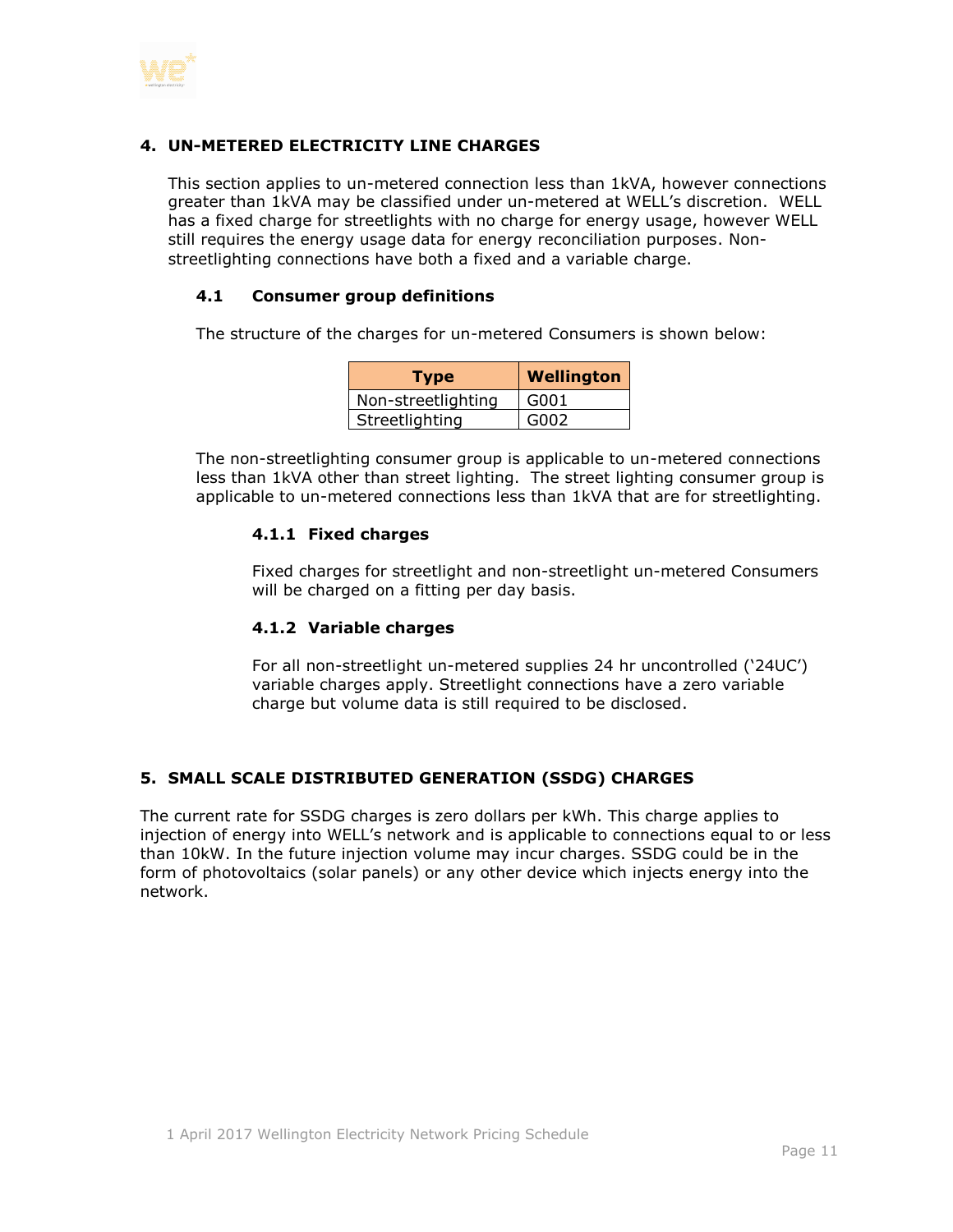

# **6. DETERMINING CONSUMPTION**

- (a) For un-metered supply other than streetlights, consumption will be determined on a case-by-case basis based on load profile and input wattages. A minimum load factor of 10% will be applied to the input wattage.
- (b) For un-metered streetlights, consumption will be determined by multiplying the input wattage of each fitting in Wellington Electricity's database with the number of night hours as given in the table below:

| <b>Month</b> | <b>Number of</b><br>night hours |
|--------------|---------------------------------|
| January      | 287                             |
| February     | 286                             |
| March        | 358                             |
| April        | 389                             |
| May          | 439                             |
| June         | 442                             |
| July         | 451                             |
| August       | 417                             |
| September    | 365                             |
| October      | 339                             |
| November     | 285                             |
| December     | 275                             |

# <span id="page-11-0"></span>**6.1 Embedded generation**

The line charge will be calculated in accordance with the prevailing pricing policy. The line charge will be dependent upon location, the type of connection, the size of the generator and operating pattern.

#### <span id="page-11-1"></span>**6.2 Provision of consumption information**

- (a) The Retailer will provide Wellington Electricity with consumption data for each ICP and for each consumption category.
- (b) Consumption data will be associated with a specific consumption category as per the table under section 1.1.5 and will be submitted using the code as published in the code column of the Wellington Electricity Network Line Charge Schedule in Appendix 1.
- (c) Where more than one meter at an ICP is in use, but a single variable line charge applies, the consumption data will need to be aggregated before forwarding to Wellington Electricity.
- (d) For some ICP's it is possible to have multiple consumption categories (such as controlled and uncontrolled). Such an ICP will have multiple consumption codes.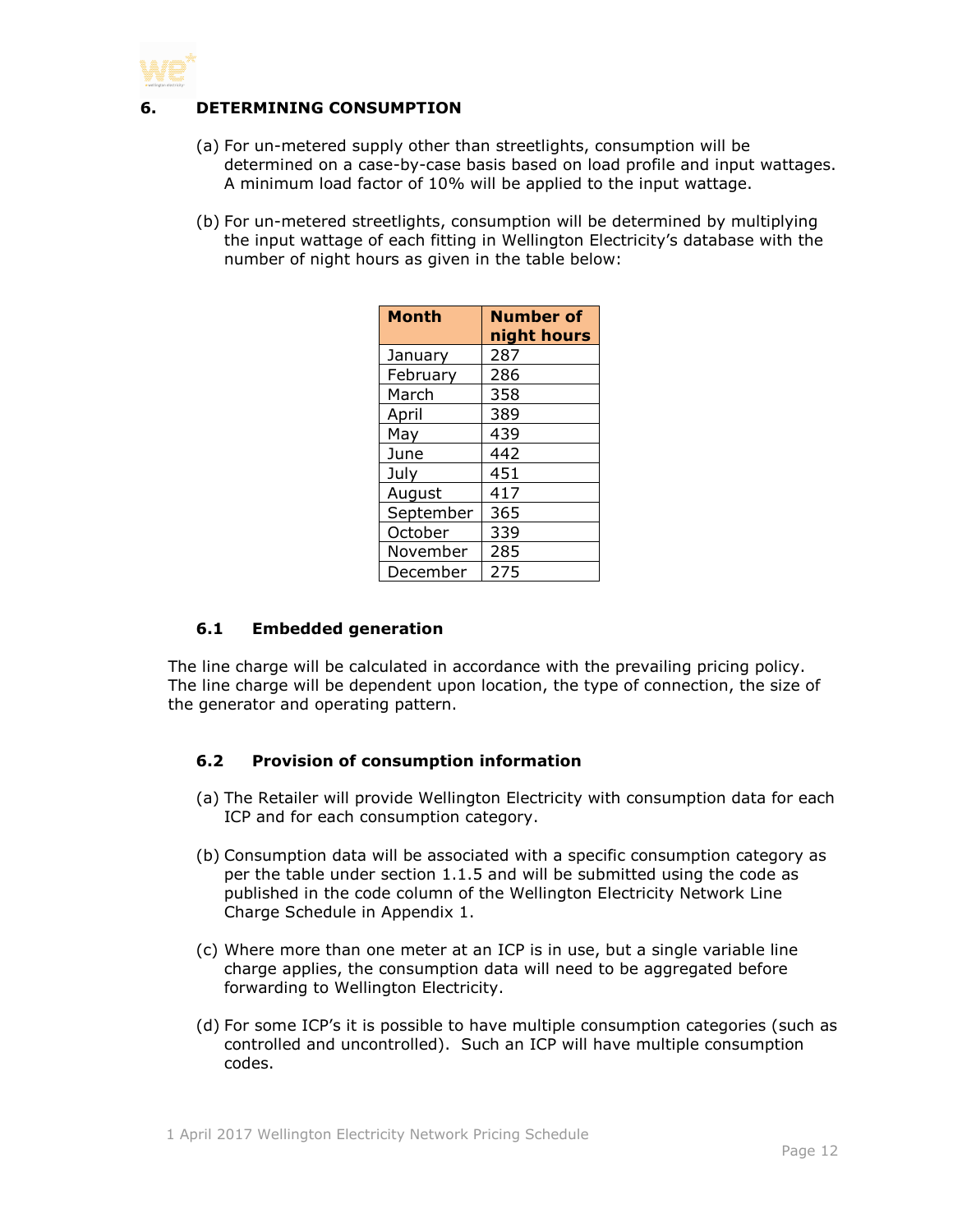

- (e) Where a half hourly meter is fitted, there will only be one consumption code. Where there is no variable charge the consumption code will still need to be included with the half hourly volume, and in such cases the billing process will not calculate any variable charge.
- (f) WELL requires EIEP3 data files from retailers for the GLV1500, GTX1500 and GTX1501 consumer groups.
- <span id="page-12-0"></span>(g) In the case of streetlights where there is no variable charge, the consumption code will still need to be included with the volume, and in such cases the billing process will not calculate any variable charge.

#### **6.2.1 Calculation of scaled and variable charges**

#### **6.2.1.1 Electricity Non-Scalable Volume definition**

Electricity Non-Scalable Volume is the loss-adjusted volume derived from Consumers identified by Wellington Electricity as being TOU (time of use) metered.

#### **6.2.1.2 Electricity Scalable Volume definition**

Electricity Scalable Volume is the loss adjusted volume derived from Consumers other than those Consumers identified in 6.2.1.1.

#### **6.2.2 Reconciliation of Electricity Scalable Volume**

- <span id="page-12-1"></span>(a) Where the sum of Electricity Scalable Volume and Electricity Non-Scalable Volume (after adjustments for estimated volumes) supplied by all Retailers does not reconcile with the total Energy injected into the Network, Wellington Electricity will factor up or down the Electricity Scalable Volume, by the same percentage for all Retailers to reconcile to the total Energy injected into the Network.
- (b) The volume derived from this calculation will be the basis for calculating variable charges to scalable ICPs.
- (c) The Retailer's share of Energy injected into the Network includes any projections made by Wellington Electricity where no consumption information is provided by the Retailer for connected ICPs.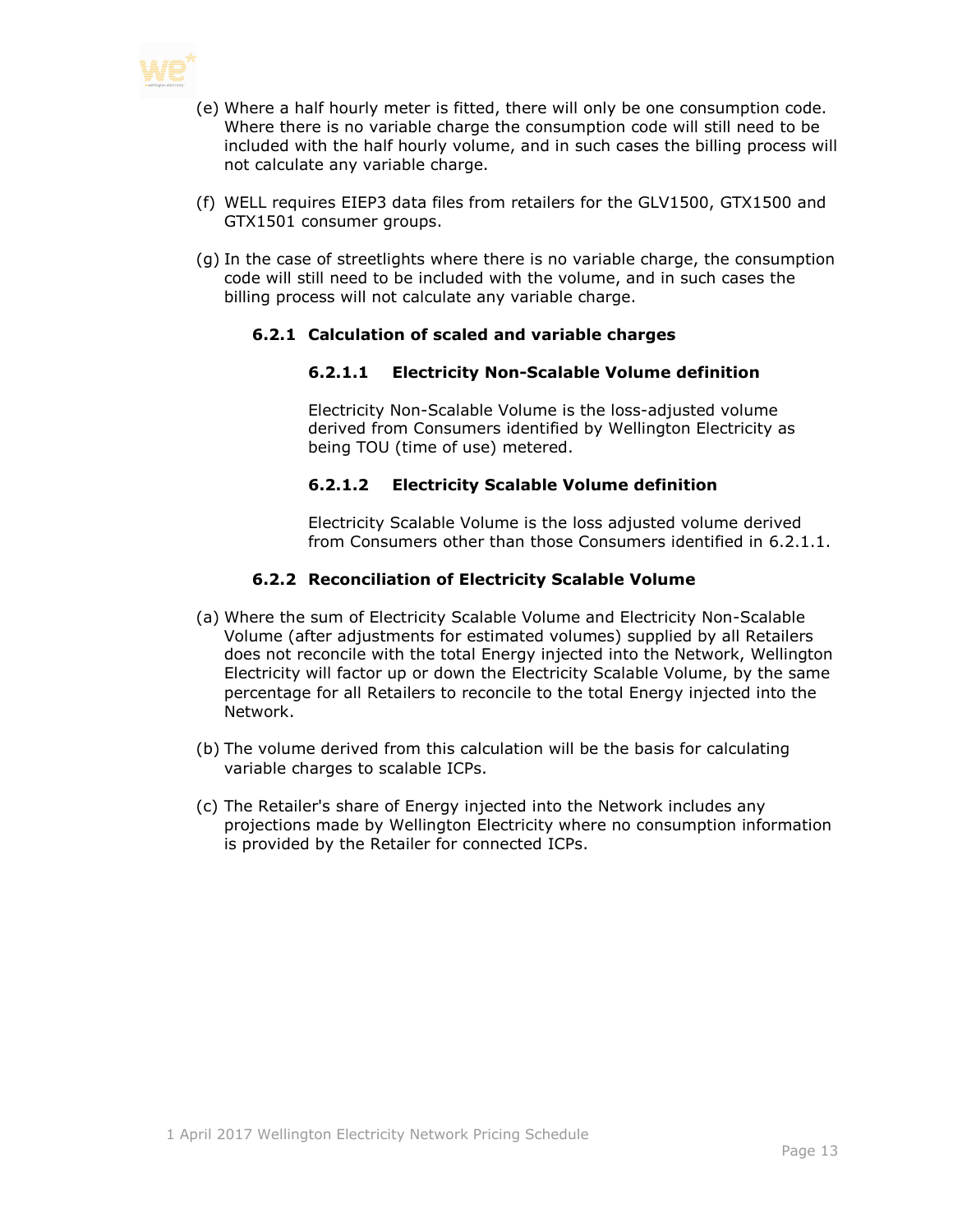<span id="page-13-0"></span>

#### **6.3 Electricity network loss factors**

<span id="page-13-1"></span>Losses and Loss Factors may be reviewed and may be amended by Wellington Electricity from time to time, on reasonable notice to the Retailer, to ensure that they reflect losses on the Network as accurately as possible.

#### **6.3.1 Loss Factors**

- (a) For the purpose of calculating Network line charges, unless otherwise specified, the Loss Factors detailed in this section do not need to be applied to the measured or calculated Energy conveyed to Points of Connection.
- (b) Loss Factors will be applied to the metered Energy consumption measured at the Point of Connection for reconciliation/allocation purposes. The line charge will be applied to the metered Energy consumption (subject to further adjustment to the aggregated volume through scaling).

<span id="page-13-2"></span>

| Distribution Losses by metering voltage, transformer connection and Load |                                         |                                                                                 |                                                                             |  |
|--------------------------------------------------------------------------|-----------------------------------------|---------------------------------------------------------------------------------|-----------------------------------------------------------------------------|--|
| <b>Loss</b><br><b>Factor</b><br>code                                     | <b>Consumers</b><br>metering<br>voltage | <b>Distribution Loss ratios</b><br>with respect to the<br>injection point meter | <b>Distribution Loss</b><br><b>Factors with respect to</b><br>the ICP meter |  |
| VECG1                                                                    | LV.                                     | 5.01%                                                                           | 1.0527                                                                      |  |
| VECG2                                                                    | LV.                                     | 2.72%                                                                           | 1.0280                                                                      |  |
| VECG3                                                                    | LV                                      | 2.72%                                                                           | 1.0280                                                                      |  |
| VECG4                                                                    | HV                                      | 1.42%                                                                           | 1.0144                                                                      |  |

#### **6.3.2 Electricity Network Loss Factors**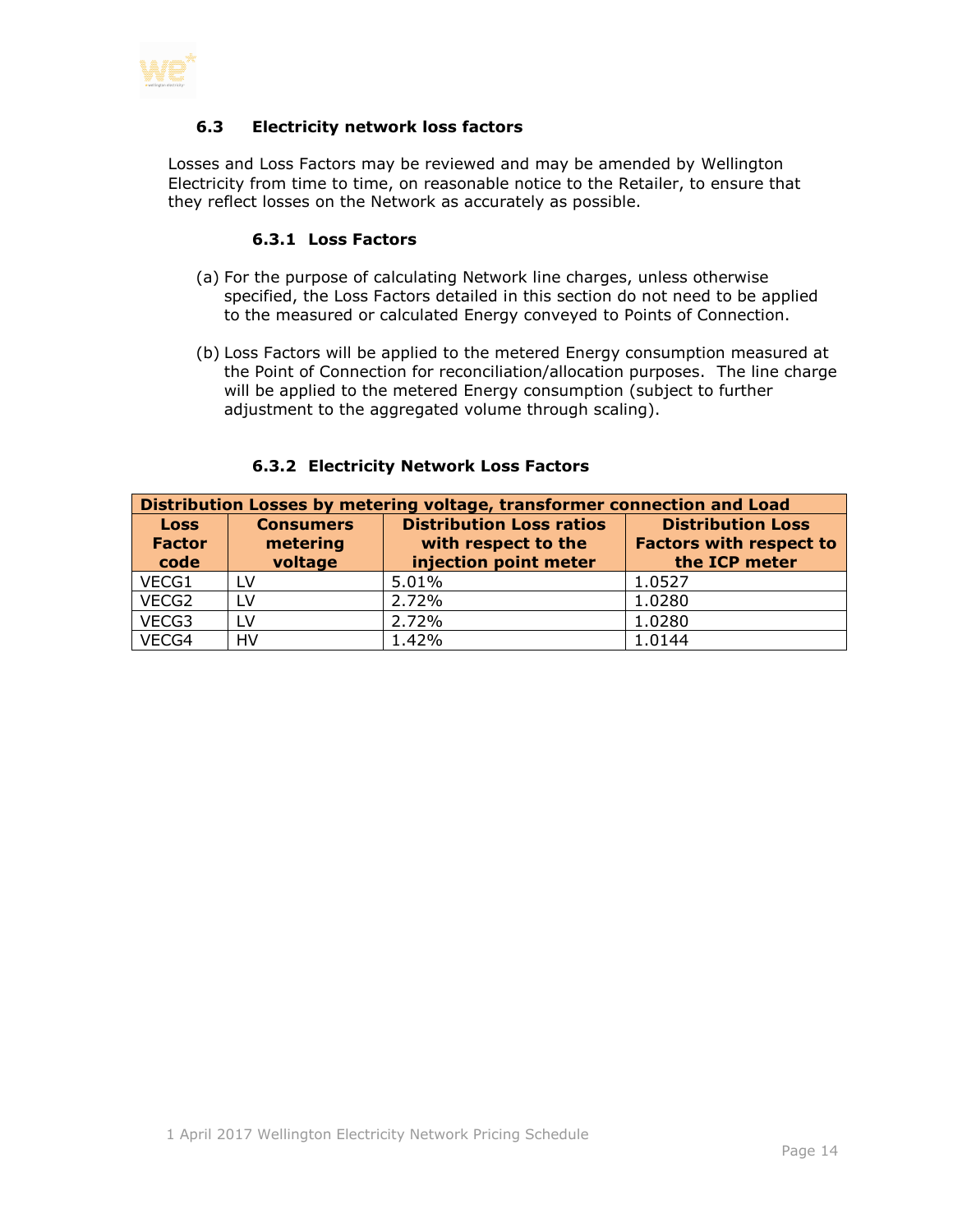<span id="page-14-0"></span>

# **6.3.3 Loss Factor look up codes**

The following table summarise the Loss Factor codes detailed in the Network Loss table above.

| <b>Wellington Network distribution Losses by Consumer group</b> |                             |                             |  |
|-----------------------------------------------------------------|-----------------------------|-----------------------------|--|
| <b>Consumer</b>                                                 | <b>Loss factor code (LV</b> | <b>Loss Factor code (HV</b> |  |
| group                                                           | metered)                    | metered)                    |  |
| <b>Un-metered</b>                                               |                             |                             |  |
| G001                                                            | VECG1                       | $\overline{\phantom{a}}$    |  |
| G002                                                            | VECG1                       | -                           |  |
| <b>Residential</b>                                              |                             |                             |  |
| <b>RLU</b>                                                      | VECG1                       | -                           |  |
| <b>RSU</b>                                                      | VECG1                       |                             |  |
| <b>General Low Voltage</b>                                      |                             |                             |  |
| GLV15                                                           | VECG1                       |                             |  |
| GLV69                                                           | VECG1                       |                             |  |
| <b>GLV138</b>                                                   | VECG1                       | -                           |  |
| <b>GLV300</b>                                                   | VECG1                       |                             |  |
| GLV1500                                                         | VECG3                       | VECG4                       |  |
| <b>General Transformer</b>                                      |                             |                             |  |
| GTX15                                                           | VECG2                       | VECG4                       |  |
| GTX69                                                           | VECG2                       | VECG4                       |  |
| GTX138                                                          | VECG2                       | VECG4                       |  |
| GTX300                                                          | VECG2                       | VECG4                       |  |
| GTX1500                                                         | VECG3                       | VECG4                       |  |
| GTX1501                                                         | VECG3                       | VECG4                       |  |

# **6.3.3.1 Wellington Loss Factor look up codes**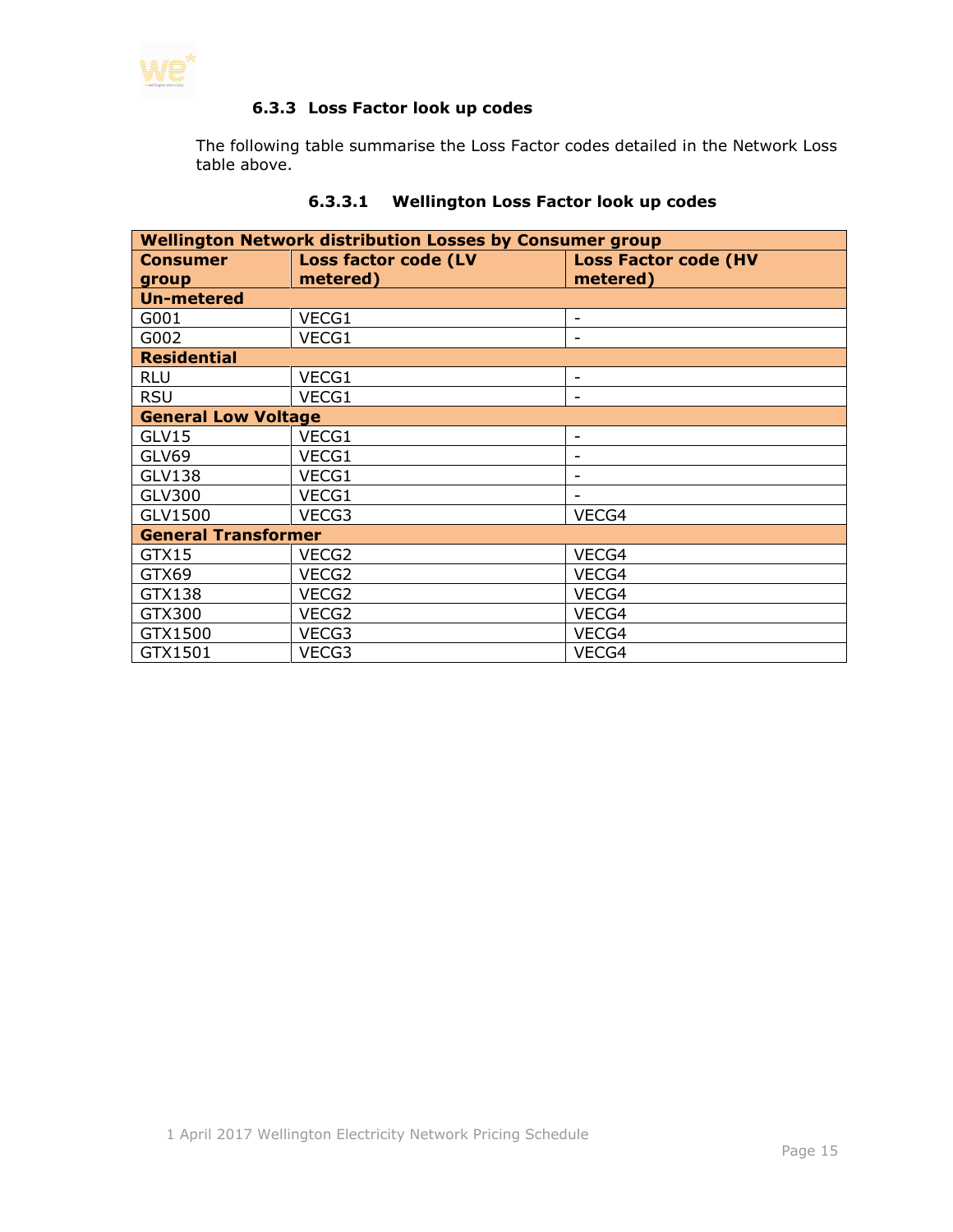

## <span id="page-15-0"></span>**6.4 Other charges - electricity**

Unless stated otherwise below, all charges will be invoiced directly to the retailer by Wellington Electricity and not to the consumer.

All non-network fault work, retailer or consumer services not listed below will be charged to the retailer on a time and materials basis at market rates.

| <b>Description</b>                                                                                                                             | <b>Unit</b>       | <b>Charge</b><br><b>Effective</b><br>1 April<br>2017 |  |
|------------------------------------------------------------------------------------------------------------------------------------------------|-------------------|------------------------------------------------------|--|
| New connection fee $-$ single phase connection                                                                                                 | per connection    | \$161                                                |  |
| New connection fee - two or three phase connection                                                                                             | per connection    | \$401                                                |  |
| Site visit fee                                                                                                                                 | per site visit    | \$161                                                |  |
| Permanent disconnection fee                                                                                                                    | per disconnection | \$301                                                |  |
| General Administration fee - to cover costs such as<br>late, incorrect or incomplete consumption data,<br>administering Embedded Networks, etc | per hour          | \$122                                                |  |

#### **Description of Charges**

#### **New connection fee – single phase connection**

This fee is payable when Wellington Electricity energises a new single phase Point of Connection for the first time, by inserting the icp fuse. Any additional site visits required by Wellington Electricity with regard to a new connection will incur a site visit fee. For example, where a site is not ready, insufficient or incorrect information is provided and where the physical status of a new connection needs to be inspected by Wellington Electricity.

#### **New connection fee – two or three phase connection**

This fee is payable when Wellington Electricity energises a new two or three phase point of connection for the first time, by inserting the icp fuse. Any additional site visits required by Wellington Electricity with regard to a new connection will incur a site visit fee. For example, where a site is not ready, insufficient or incorrect information is provided and where the physical status of a new connection needs to be inspected by Wellington Electricity.

#### **Site visit fee**

Payable for any site visit by Wellington Electricity, including non-network call out, temporary disconnection, temporary energisation, urgent after hours disconnection and reconnection, permanent disconnection and change of capacity (where the capacity change can be completed by changing fuse size within the existing fuse holder. Work in excess of this will be charged directly to the consumer on a time and materials basis at market rates).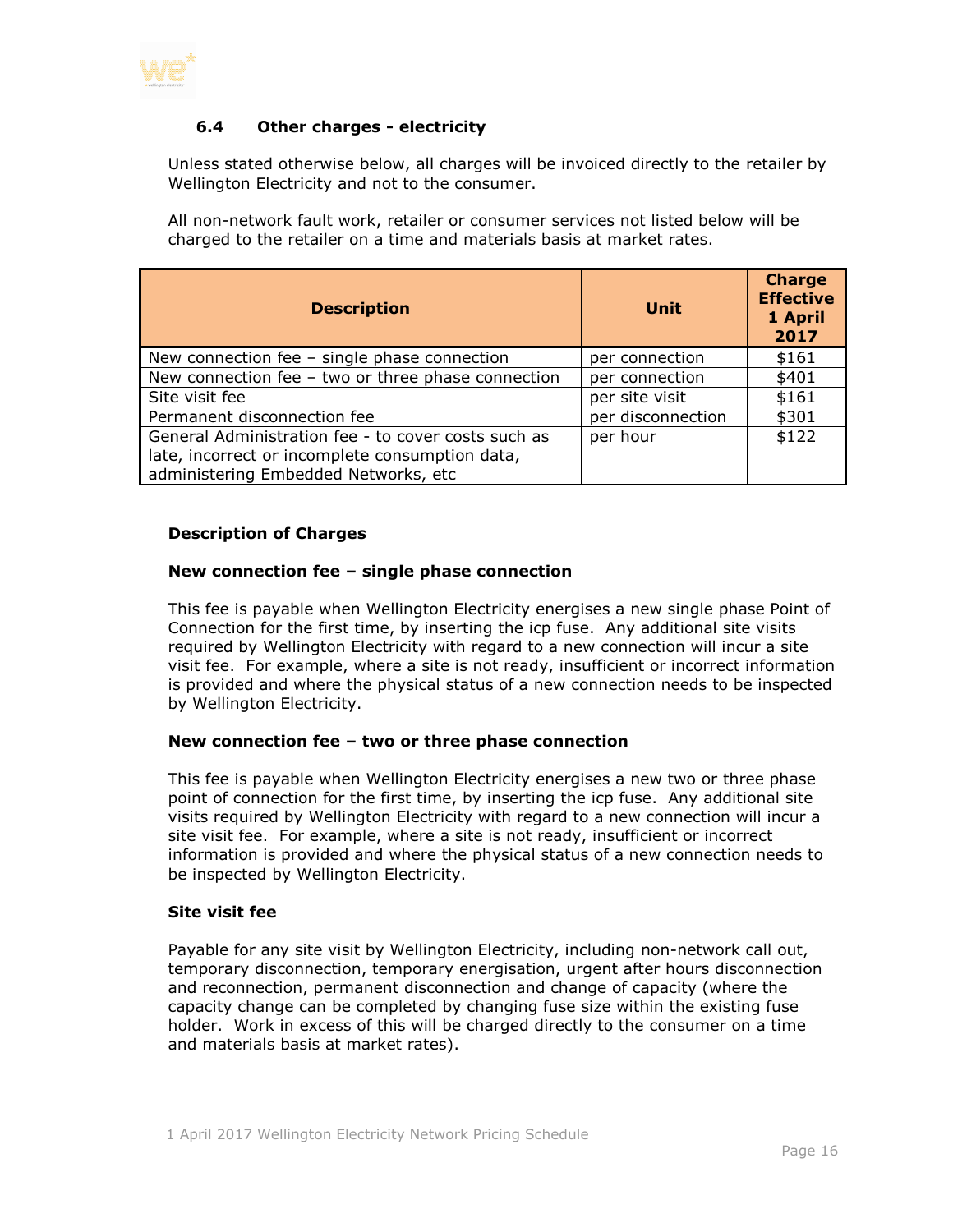

#### **Permanent disconnection fee**

Payable for permanent disconnections carried out by Wellington Electricity. Any additional site visits required by Wellington Electricity with regard to a permanent disconnection, for example where a site is not ready, will incur a site visit fee. Work in excess of standard network disconnection will be charged directly to the retailer on a time and materials basis at market rates.

#### **General administration fee (previously called "Late, incorrect or incomplete consumption fee data")**

This fee is payable where consumption data required under the Use of Network Agreement between WELL and retailers is provided late, or is incorrect or is incomplete. It will be charged on the basis of the actual time spent by a WELL employee to review, correct, validate and reconcile the information. The fee can also be charged for administering embedded networks.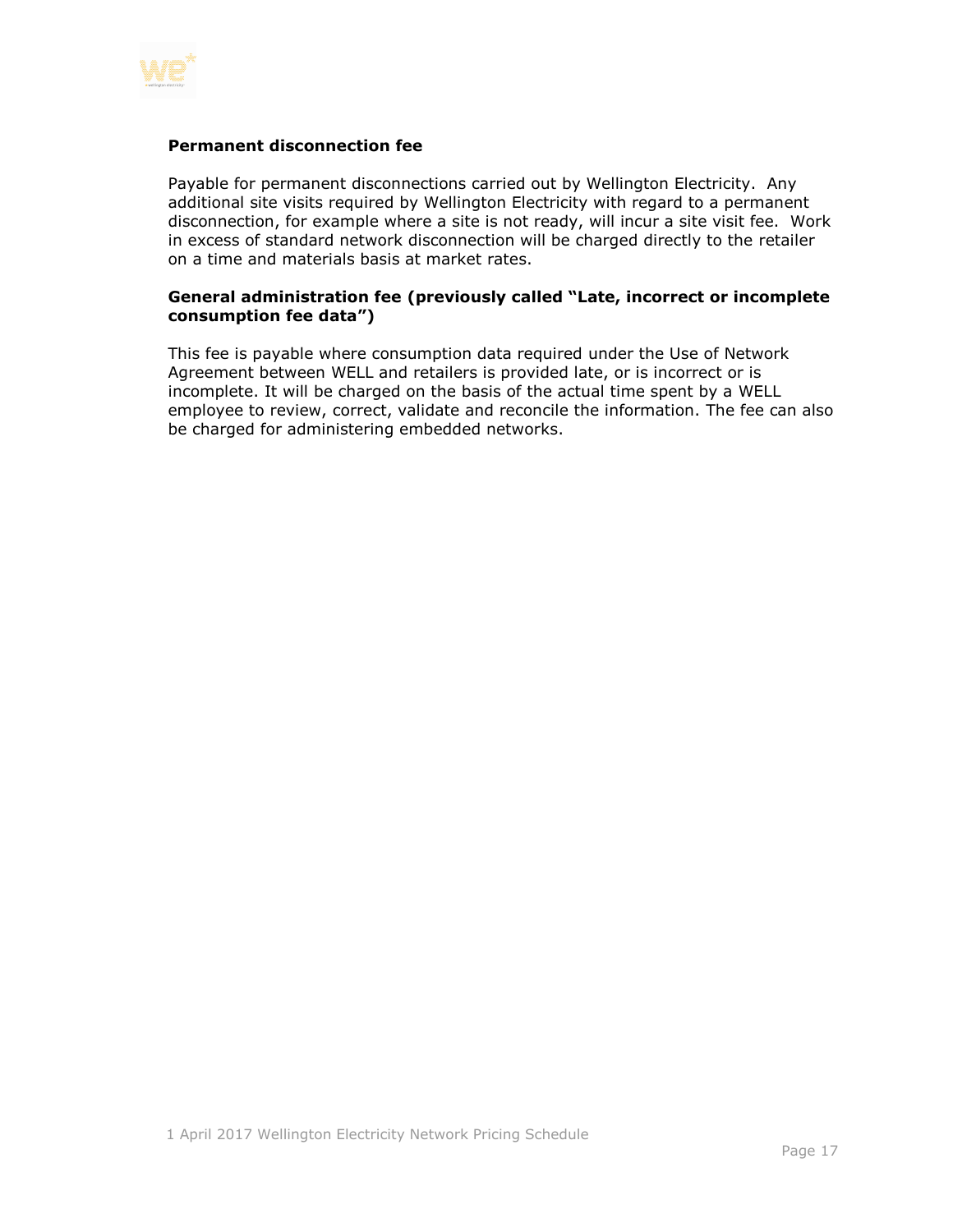

#### <span id="page-17-0"></span>**APPENDIX 1: ELECTRICITY LINE CHARGE SCHEDULE**

|                               |                                                                     |                |                                                                        | effective 1 April 2017       |                                                               |                          |
|-------------------------------|---------------------------------------------------------------------|----------------|------------------------------------------------------------------------|------------------------------|---------------------------------------------------------------|--------------------------|
| Code                          | <b>Description</b>                                                  | <b>Units</b>   | <b>Estimated</b><br>number of<br>consumers as<br>at 31 January<br>2017 | <b>Distribution</b><br>price | <b>Transmission</b><br>and pass<br>through Price <sup>6</sup> | <b>Delivery</b><br>Price |
| <b>Residential</b>            |                                                                     |                |                                                                        |                              |                                                               |                          |
| <b>RLU-FIXD</b>               | Low user daily                                                      | \$/con/day     | 89,686                                                                 | 0.1500                       | 0.0000                                                        | 0.1500                   |
| RLU-24UC                      | Low user uncontrolled                                               | \$/kWh         |                                                                        | 0.0468                       | 0.0690                                                        | 0.1158                   |
| RLU-AICO                      | Low user all inclusive                                              | \$/kWh         |                                                                        | 0.0367                       | 0.0562                                                        | 0.0929                   |
| <b>RLU-CTRL</b>               | Low user controlled                                                 | \$/kWh         |                                                                        | 0.0219                       | 0.0339                                                        | 0.0558                   |
| <b>RLU-NITE</b>               | Low user night boost                                                | \$/kWh         |                                                                        | 0.0080                       | 0.0109                                                        | 0.0189                   |
| <b>RLU-EVNITE</b>             | Low user electric vehicle night only                                | \$/kWh         |                                                                        | 0.0080                       | 0.0109                                                        | 0.0189                   |
| <b>RLU-EVDMND</b>             | Low user electric vehicle demand <sup>8</sup>                       | \$/kW/month    |                                                                        | 0.0000                       | 0.0000                                                        | 0.0000                   |
| <b>RSU-FIXD</b>               | Standard user daily                                                 | \$/con/day     | 59,808                                                                 | 1.1000                       | 0.0000                                                        | 1.1000                   |
| RSU-24UC                      | Standard user uncontrolled                                          | \$/kWh         |                                                                        | 0.0316                       | 0.0409                                                        | 0.0725                   |
| RSU-AICO                      | Standard user all inclusive                                         | \$/kWh         |                                                                        | 0.0228                       | 0.0271                                                        | 0.0499                   |
| RSU-CTRL                      | Standard user controlled                                            | \$/kWh         |                                                                        | 0.0107                       | 0.0115                                                        | 0.0222                   |
| <b>RSU-NITE</b>               | Standard user night boost                                           | \$/kWh         |                                                                        | 0.0071                       | 0.0102                                                        | 0.0173                   |
| RSU-EVNITE                    | Standard user electric vehicle night only                           | \$/kWh         |                                                                        | 0.0071                       | 0.0102                                                        | 0.0173                   |
| RSU-EVDMND                    | Standard user electric vehicle demand <sup>2</sup>                  | \$/kW/month    |                                                                        | 0.0000                       | 0.0000                                                        | 0.0000                   |
|                               | General low voltage connection                                      |                |                                                                        |                              |                                                               |                          |
| GLV15-FIXD                    | General low voltage <= 15kVA daily                                  | \$/con/day     | 5,032                                                                  | 0.6268                       | 0.0000                                                        | 0.6268                   |
| GLV15-24UC                    | General low voltage <= 15kVA uncontrolled                           | \$/kWh         |                                                                        | 0.0207                       | 0.0360                                                        | 0.0567                   |
| GLV69-FIXD                    | General low voltage >15kVA and <= 69kVA daily                       | \$/con/day     | 10,013                                                                 | 1.5504                       | 0.0000                                                        | 1.5504                   |
| GLV69-24UC                    | General low voltage >15kVA and <= 69kVA uncontrolled                | \$/kWh         |                                                                        | 0.0143                       | 0.0250                                                        | 0.0393                   |
| GLV138-FIXD                   | General low voltage >69kVA and <= 138kVA daily                      | \$/con/day     | 385                                                                    | 8.7851                       | 0.0000                                                        | 8.7851                   |
| GLV138-24UC                   | General low voltage >69kVA and <= 138kVA uncontrolled               | \$/kWh         |                                                                        | 0.0170                       | 0.0295                                                        | 0.0465                   |
| GLV300-FIXD                   | General low voltage >138kVA and <= 300kVA daily                     | \$/con/day     | 320                                                                    | 12.5144                      | 0.0000                                                        | 12.5144                  |
| GLV300-24UC                   | General low voltage >138kVA and <= 300kVA uncontrolled              | \$/kWh         |                                                                        | 0.0070                       | 0.0123                                                        | 0.0193                   |
| GLV1500-FIXD                  | General low voltage >300kVA and <= 1500kVA daily                    | \$/con/day     | 240                                                                    | 31.5561                      | 0.0000                                                        | 31.5561                  |
| GIV1500-24UC                  | General low voltage >300kVA and <= 1500kVA uncontrolled             | \$/kWh         |                                                                        | 0.0031                       | 0.0055                                                        | 0.0086                   |
| GLV1500-DAMD                  | General low voltage >300kVA and <= 1500kVA demand                   | \$/kVA/month   |                                                                        | 2.7627                       | 4.8915                                                        | 7.6542                   |
|                               | General transformer connection                                      |                |                                                                        |                              |                                                               |                          |
| GTX15-FIXD                    | General transformer <= 15kVA daily                                  | \$/con/day     | 1                                                                      | 0.5690                       | 0.0000                                                        | 0.5690                   |
| GTX15-24UC                    | General transformer <= 15kVA uncontrolled                           | \$/kWh         |                                                                        | 0.0201                       | 0.0328                                                        | 0.0529                   |
| GTX69-FIXD                    | General transformer >15kVA and <= 69kVA daily                       | \$/con/day     | 16                                                                     | 1.4069                       | 0.0000                                                        | 1.4069                   |
| GTX69-24UC                    | General transformer >15kVA and <= 69kVA uncontrolled                | \$/kWh         |                                                                        | 0.0140                       | 0.0229                                                        | 0.0369                   |
| GTX138-FIXD                   | General transformer >69kVA and <= 138kVA daily                      | \$/con/day     | 17                                                                     | 7.9715                       | 0.0000                                                        | 7.9715                   |
| GTX138-24UC                   | General transformer >69kVA and <= 138kVA uncontrolled               | \$/kWh         |                                                                        | 0.0166                       | 0.0269                                                        | 0.0435                   |
| GTX300-FIXD                   | General transformer >138kVA and <= 300kVA daily                     | \$/con/day     | 89                                                                     | 11.3555                      | 0.0000                                                        | 11.3555                  |
| GTX300-24UC                   | General transformer >138kVA and <= 300kVA uncontrolled              | \$/kWh         |                                                                        | 0.0069                       | 0.0111                                                        | 0.0180                   |
| GTX1500-FIXD                  | General transformer >300kVA and <= 1500kVA daily                    | \$/con/day     | 188                                                                    | 24.5009                      | 0.0000                                                        | 24,5009                  |
| GTX1500-24UC                  | General transformer >300kVA and <= 1500kVA uncontrolled             | \$/kWh         |                                                                        | 0.0026                       | 0.0044                                                        | 0.0070                   |
| GTX1500-CAPY                  | General transformer >300kVA and <= 1500kVA capacity                 | \$/kVA/day     |                                                                        | 0.0063                       | 0.0104                                                        | 0.0167                   |
| GTX1500-DAMD                  | General transformer >300kVA and <= 1500kVA demand                   | \$/kVA/month   |                                                                        | 2.4243                       | 4.0093                                                        | 6.4336                   |
| GTX1501-FIXD                  | General transformer >1500kVA connection daily                       | \$/con/day     | 34                                                                     | 0.0545                       | 0.0000                                                        | 0.0545                   |
| GTX1501-24UC                  | General transformer >1500kVA connection uncontrolled                | \$/kWh         |                                                                        | 0.0006                       | 0.0009                                                        | 0.0015                   |
| GTX1501-CAPY                  | General transformer >1500kVA connection capacity                    | \$/kVA/day     |                                                                        | 0.0119                       | 0.0177                                                        | 0.0296                   |
| GTX1501-DOPC                  | General transformer >1500kVA connection on-peak demand <sup>3</sup> | \$/kW/month    |                                                                        | 4.8536                       | 7.2683                                                        | 12.1219                  |
| GTX1501-PWRF                  | General transformer, >1500kVA connection, pow er factor             | \$/kV Ar/month |                                                                        | 3.5047                       | 5.2483                                                        | 8.7530                   |
| <b>Unmetered</b>              |                                                                     |                |                                                                        |                              |                                                               |                          |
| G001-FIXD                     | Non-street lighting daily                                           | \$/fitting/day | 278                                                                    | 0.0432                       | 0.0000                                                        | 0.0432                   |
| G001-24UC                     | Non-street lighting uncontrolled                                    | \$/kWh         |                                                                        | 0.0549                       | 0.0854                                                        | 0.1403                   |
| G002-FIXD                     | Street lighting daily                                               | \$/fitting/day | 336                                                                    | 0.1246                       | 0.0938                                                        | 0.2184                   |
| G002-24UC                     | Street lighting uncontrolled                                        | \$/kWh         |                                                                        | 0.0000                       | 0.0000                                                        | 0.0000                   |
| <b>Distributed generation</b> |                                                                     |                |                                                                        |                              |                                                               |                          |
| *DGEN                         | Small scale distributed generation <sup>6</sup>                     | \$/kWh         | n/a                                                                    | 0.0000                       | 0.0000                                                        | 0.0000                   |
|                               |                                                                     |                |                                                                        |                              |                                                               |                          |

**Notes:**

1. EV night rate applies from 9 p.m. to 7 a.m.

2. Electric vehicle demand is measured between 5 p.m. and 9 p.m. during weekdays including public holidays.

3. Charge is applicable to demand measured from 7.30 a.m. to 9.30 a.m. and 5.30 p.m. to 7.30 p.m. on weekdays including public holidays.

2. Electric vehicle demand is measured between 5 p.m. and 9 p.m. during weekdays including public holidays.<br>3. Charge is applicable to demand measured from 7.30 a.m. to 9.30 a.m. and 5.30 p.m. to 7.30 p.m. on weekdays incl 5. Charge is applicable to demantumeasured nonry.30 a.m. to 9.50 a.m. and 3.50 p.m. to 7.50 p.m. on weekaays including public holidary.<br>4. Charge is applicable for power factor <0.59 from 7 a.m. to 8 p.m. on weekdays where

kVArh and one third of the recorded kWh in any one half-hour period.<br>5. WE\* has various codes for small scale distributed generation volumes, being RLU-DGEN, GLV15-DGEN, GLV39-DGEN, GLV300-DGEN, GLV1500-DGEN, GLV1500-DGEN, 5. WE\* has various codes for small scale distributed generation volumes, being RLU-DGEN, RSU-DGEN, GLV5-DGEN, GLV69-DGEN, GLV300-DGEN, GLV1500-DGEN, GLV300-DGEN, GLV300-DGEN, GLV300-DGEN, GLV300-DGEN, GLV300-DGEN, GLV300-D